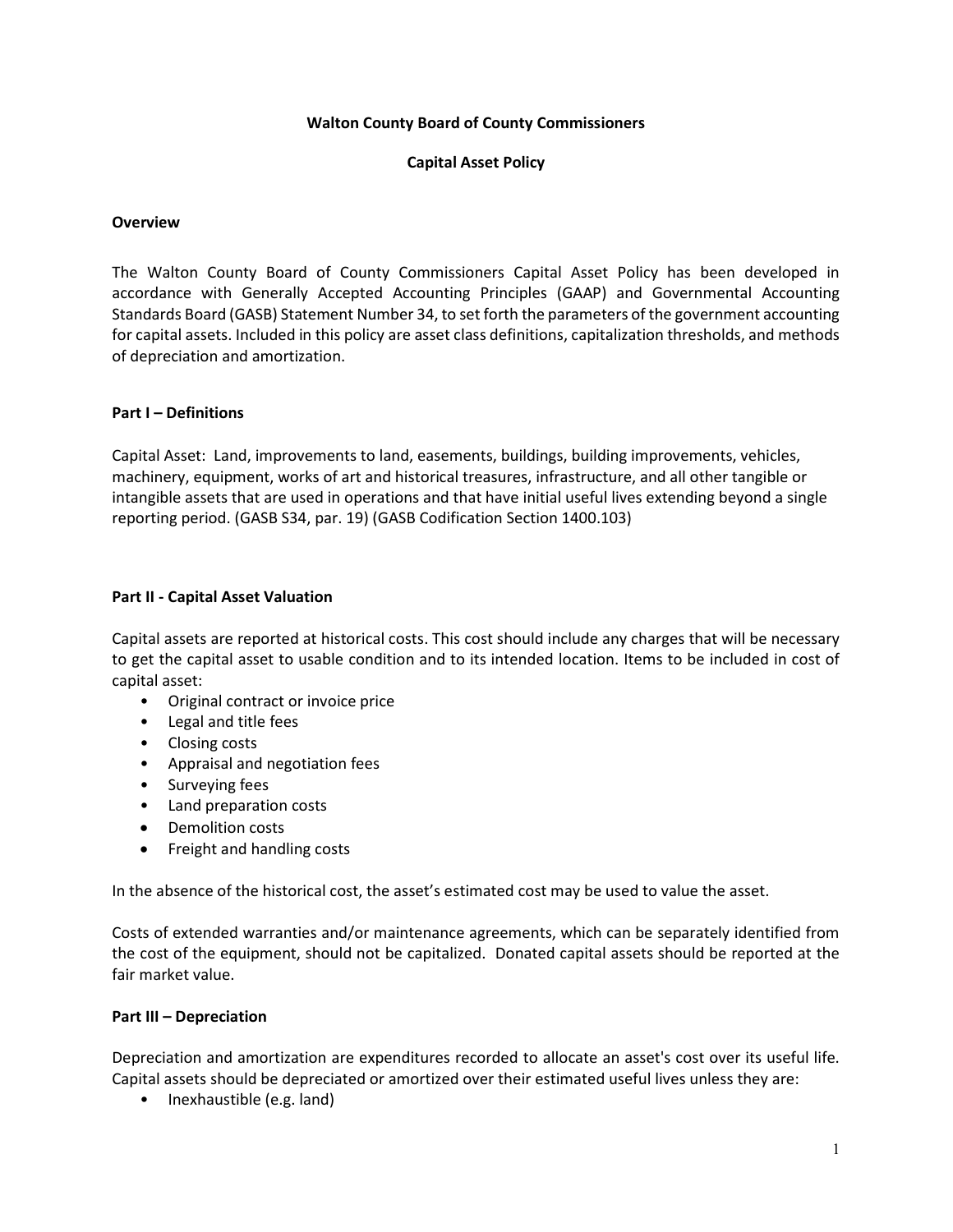- Construction in progress
- Considered to have an indefinite useful life

Walton County uses straight-line depreciation (historical cost divided by the useful life and expensed evenly over the useful life). It is the County's policy that capital assets have no residual value at the end of their useful life. Depreciation does not affect the removal of a capital asset from inventory. A capital asset will remain on inventory until the end of useful life and disposed of.

# Part IV – Land

It is the County's policy to capitalize all acquired land. Land will never be depreciated unless evaluating is needed in the rare case of depletion of resources in the land purchased.

Items to be capitalized with the land will be:

- Purchase price or the determined fair market value if land is donated
- Preparation costs (if indefinite useful life) of basic site improvements
- Land excavation, fill, grading, drainage
- Demolition of existing buildings and improvements (less salvage)
- Removal, relocation, or reconstruction of other property on the land
- Includes related rights (unless acquired separately)
- Commissions, professional fees (title searches, architect, legal, engineering, appraisal, surveying, environmental assessments, etc.)

## Part V - Buildings and Building Improvements

It is the County's policy to capitalize all acquired buildings and depreciate over forty years.

Items to be capitalized as part of the building will be:

- Original purchase price and any other costs associated with getting the building ready for use
- All costs associated with the original construction of a building

Walton County requires that any improvements over \$50,000 will be added to the cost of the building it is improving and depreciated over forty years. Improvements are defined as an additional value adding to the length of the useful life or increasing the service capabilities. Repairs and maintenance are not capitalized, as they only serve to retain value and as such will be expensed in the period it occurs.

## Part VI – Improvements Other Than Buildings

The capitalization minimum levels for Improvements Other Than Buildings will be \$50,000 and depreciated over twenty years. Improvements related specifically to buildings will be evaluated under the building improvements section of capital assets and will be added to the basis of the building asset class.

Items to be capitalized with the improvements other than buildings will be:

- Fences and gates
- Parking lots
- Landscaping
- Retaining walls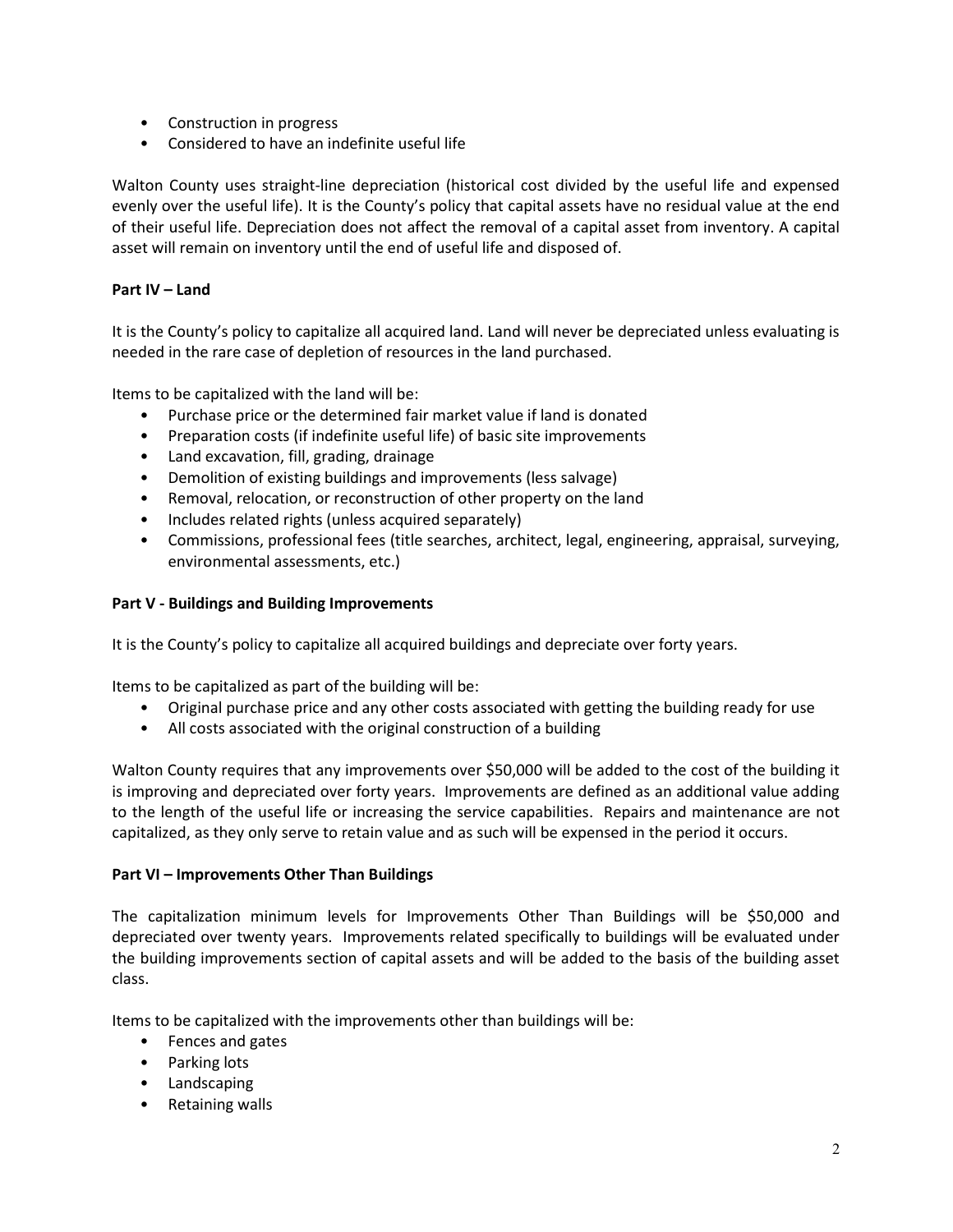- Park peripherals
- Paths and trails
- Pavilions
- Recreation areas and athletic fields
- Basketball courts, playground equipment, swimming pools and tennis courts
- Shade structures
- Signals and signage
- Boat docks and ramps

# Part VII – Machinery, Vehicle, and Equipment

Equipment with a value or cost of \$5,000 or more and having a projected useful life for one year or more will be recorded on the General Property List and capitalized. Equipment will be depreciated over the life of the asset, three to five years.

All laptops and computers are to be recorded on the general property list and expensed in the year of purchase for tracking purposes. Homemade trailers requiring a title and vehicle license plate will be recorded on the general property list for insurance tracking purposes.

Items to be capitalized with the machinery, vehicle, and equipment will be, but not limited to:

- Machinery
- Computers
- Printers
- Vehicles
- Furniture

## Part VIII – Infrastructure

Infrastructure is defined by GASB 34 as a long-lived capital asset that is normally stationary in nature and can be preserved for a significantly greater number of years than most capital assets (paragraph 19). Walton County is not going to use the modified approach and as such will be depreciating the infrastructure assets over its useful life. The capitalization minimum levels for infrastructure will be \$50,000 per project and depreciated over twenty years. Any land that is associated with infrastructure will be recorded separately under the land section of capital assets.

Items to be capitalized with the infrastructure will include, but not limited to:

- Roads and streets including peripherals such as landscaping, curbs, gutters, sidewalks and streetlights, when incorporated into the construction project
- Bridges
- Driveways and parking barriers
- Stormwater drainage improvements
- Water and sewer utility plant, piping equipment

## Part IX – Construction in Progress

Construction in Progress will be used as a placeholder for future asset items that have not yet been completed such as buildings, infrastructure, additions, alterations, reconstruction, and installation.